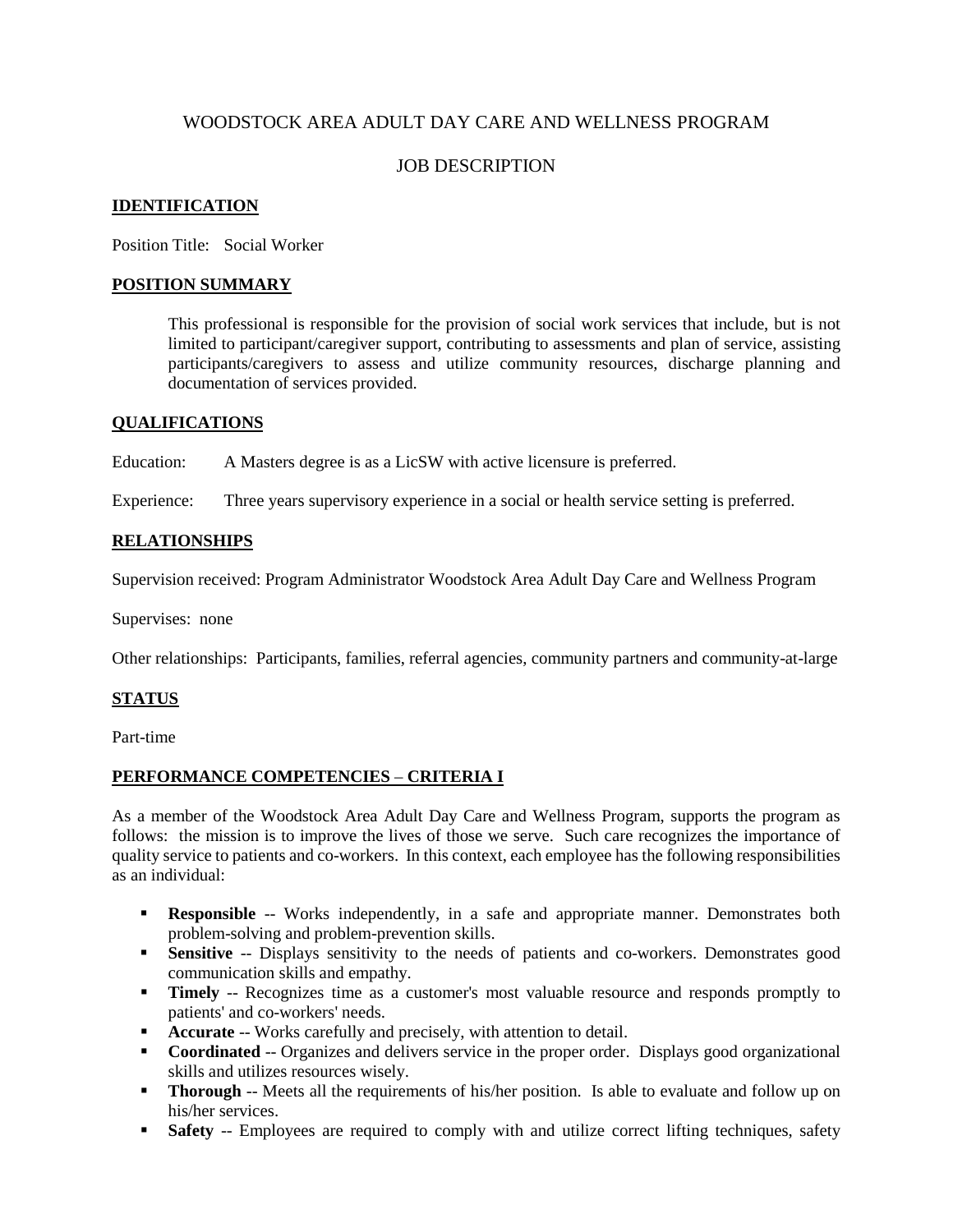procedures, and mechanical devices while performing their job related duties/tasks in order to protect themselves and our patients from injury.

## **ORGANIZATIONAL/TEAMWORK COMPETENCIES** – **CRITERIA II**

Each employee has the following responsibilities as a team member:

- Collaborates with clinical support staff, physicians and other health care professionals as part of a team-based, patient centered care approach.
- Participates in quality improvement projects.
- Displays and encourages sensitivity to the needs of patients, visitors, and co-workers.
- Treats others with consideration, courtesy, and respect.
- **Performs duties willingly and with initiative; shares necessary information so co-workers can do** the same.
- Demonstrates judgment and tact when dealing with others.
- Cooperates with other hospital departments and work groups.
- Communicates effectively with patients, visitors, and co-workers; takes action to clarify information received from others.
- Punctuality
- **Attendance**

## **ESSENTIAL FUNCTIONS**– **CRITERIA III**

- 1. Ensures that the mission goals and objectives of the Adult Day Program are achieved.
- 2. Ensures that the Standards for Adult Day Services in Vermont are met.
- 3. Social services offer support and education to a potential client and family.
- 4. The person in social services is responsible for developing and maintaining a positive and professional relationship with the clients and caregivers, ensuring that there are continued open lines of communication, that the clients are treated with compassion, dignity and respect and that confidentiality is maintained at all times.
- 5. The the social worker is responsible for meeting with families and potential clients to explain the adult day program and what it can specifically offer to them. Clarification is given about the programs, activities, meals and any medical services that can be given to the client while attending the program. Assistance with filling out the ADS application, communicating effectively and answering questions is done at intake and a medical history is given if the family wants to proceed with admittance to the program. When written permission is received from the family a request for medical information is then sent to the primary care physician to confirm the fitness of the potential client for the program and to identify any medical needs/procedures that may need to be addressed while attending ADS.
- 6. Social services presents client's application to the nurse, activities director and program administrator to discuss the individual care plan for each client. Nurse discuss with personal staff and Activities director discusses with personal staff the specific issues that will help to best serve the client.
- 7. Social services establishes initial contact with client and family, and continues with support for adjustment to the program, ongoing education and maintaining a relationship with the client and family. It is essential for social services to have knowledge of the communication preferences for the client as well as the family.
- 8. Demonstrates knowledge and understanding of the different types of dementia along with other chronic illnesses and disabilities is essential for effective and respectful communication and care for each family and client.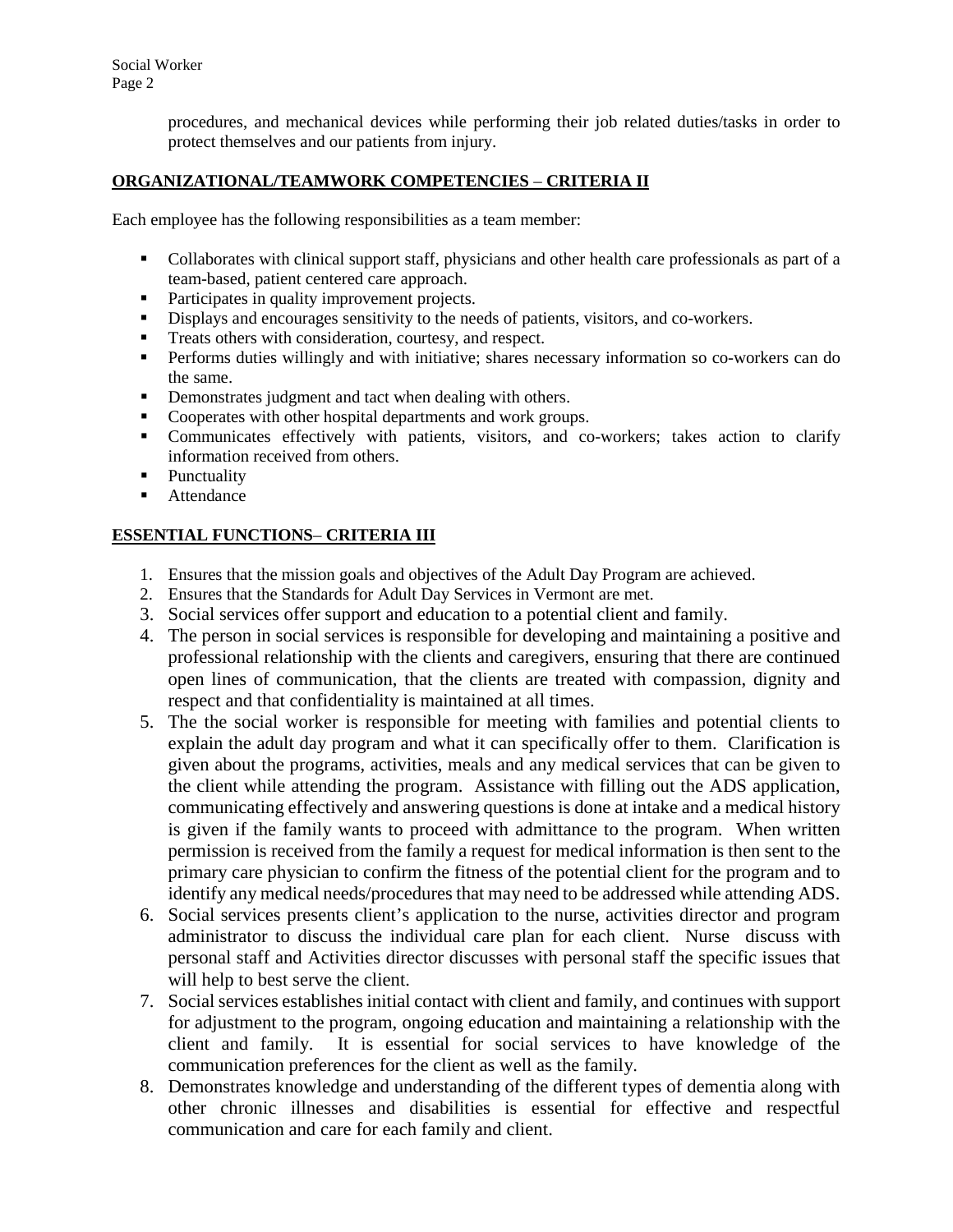- 9. It is the responsibility of social services to observe, listen and learn about each client, contributing to the goal of increased self-esteem, well-being, and inclusion in a community of peers and being a contributor to the community. It is essential to maintain structure, productivity and friendship during the ADS daily routine.
- 10. Maintains required documentation as outlined in the Standards for Adult Day Services in Vermont.
- 11. Completes a social work assessment and risk screening for example depression screening for all participants and contributes to the development of a written plan of service for each participant/caregiver.
- 12. Communicates and documents interventions and outcomes of care in participant's record.
- 13. Utilizes a systematic process to identify patients at risk, panel management and outreach. Patients at risk include: those recently discharged from ED or inpatient settings; those referred by providers; self-referrals from patients and family members; and referrals from community members/agencies. Typical characteristics include multiple chronic conditions, frequent readmissions to the ED and inpatient units, lack of socioeconomic resources, complications of mental health, substance abuse caregiver stress and those under or uninsured.
- 14. Provides care coordination for medical and mental health, substance abuse, as well as connection and referral to social and human services for economic and other resources to meet the social determinants of health
- 15. Provides health coaching, counseling and patient education on behavioral health support for lifestyle changes.
- 16. Assist participant in the establishment of self-management goals utilizing AADE7 (AADE7 is a self care approach that includes healthy eating, activity, monitoring, taking medicine, problem solving, and reducing risks and healthy coping.) Track, celebrate, and document outcomes and achievements.

# **PHYSICAL DEMANDS**

- Must be able to speak the English language in an understandable manner
- Must be able to cope with the mental and emotional stress of the position
- Must be able to lift and move office equipment, supplies, etc.
- Prolonged/extensive or considerable amount of standing/walking
- Considerable reaching, stooping, bending, kneeling, crouching
- Extensive use of telephone, computer, and calculator
- Requires close paperwork and visual acuity
- Requires hearing acuity for conversation and telephone

## **WORKING CONDITIONS**

- Regularly exposed to the risk of blood borne/airborne diseases
- Contact with participants and caregivers under wide variety of circumstances
- Exposed to unpleasant elements (accidents, injuries and illness)
- Subject to varying and unpredictable situations
- Handles emergency of crisis situations
- May perform emergency care
- Works in well-lighted/ventilated office area, as well as throughout the facility
- Is subject to frequent interruptions
- Occasionally subjected to irregular hours
- Frequent pressure due to multiple calls and inquiries